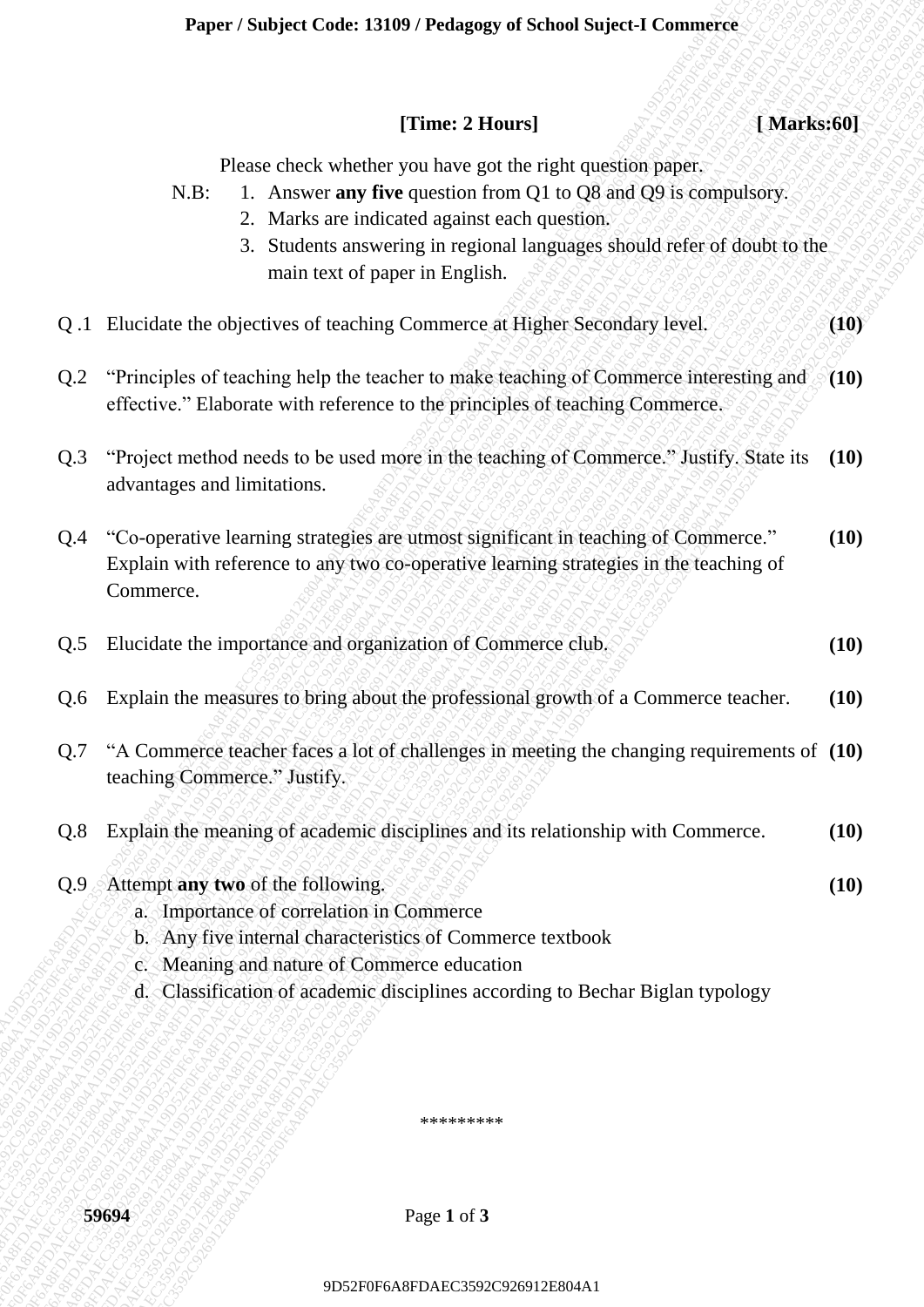#### **Paper / Subject Code: 13109 / Pedagogy of School Suject-I Commerce**

#### **मराठी रुपाांतर**

#### **[वेळ: २ तास] [गुण: ६०]**

- प्र.२ "अध्यापनाची तत्त्वे शिक्षकाला वाणिज्यशास्त्राचे अध्यापन रुचिपूर्ण व प्रभावी करण्यास मदत करतात." वाणिज्यशास्त्र अध्यापनाचे तत्त्वांच्या संदर्भात सविस्तर लिहा. **(१०)**
- प्र.३ "वामिज्याच्या मशक्षिात प्रकल्पाची पद्धत अमिक वापरली जािे आवश्यक आहे." समायोमजत करा. त्याचेफायदे **(१०)** आणि मर्यादा लिहा
- प्र.४ "वामिज्य मशक्षिात सहकारी मशक्षि पद्धमत अत्यांत महत्त्वाचेआह.े" वामिज्य मशक्षिात कोित्याही दोन सहकारी **(१०)** पद्धतिच्या संदर्भात स्पष्ट करा.

|               | मराठी रुपांतर                                                                                                                                                                                                                                                |           |
|---------------|--------------------------------------------------------------------------------------------------------------------------------------------------------------------------------------------------------------------------------------------------------------|-----------|
|               | [वेळ: २ तास]                                                                                                                                                                                                                                                 | [गुण: ६०] |
|               | प्र.१ उच्च माध्यमिक स्तरावर वाणिज्य अध्यापनाची उद्दिष्ट विशद करा.                                                                                                                                                                                            | (80)      |
|               | प्र.२ "अध्यापनाची तत्त्वे शिक्षकाला वाणिज्यशास्त्राचे अध्यापन रुचिपूर्ण व प्रभावी करण्यास मदत करतात."<br>वाणिज्यशास्त्र अध्यापनाचे तत्त्वांच्या संदर्भात सविस्तर लिहा.                                                                                       | (30)      |
| प्र.३         | "वाणिज्याच्या शिक्षणात प्रकल्पाची पद्धत अधिक वापरली जाणे आवश्यक आहे." समायोजित करा. त्याचे फायदे (१०)<br>आणि मर्यादा लिहा.                                                                                                                                   |           |
| X.X           | "वाणिज्य शिक्षणात सहकारी शिक्षण पद्धति अत्यंत महत्त्वाचे आहे." वाणिज्य शिक्षणात कोणत्याही दोन सहकारी (१०)<br>पद्धतिच्या संदर्भात स्पष्ट करा.                                                                                                                 |           |
|               | प्र.५ वाणिज्य मंडळचे महत्त्व आणि आयोजन स्पष्ट करा.                                                                                                                                                                                                           | (30)      |
|               | प्र.६ वाणिज्य शिक्षकांच्या व्यावसायिक वाढीसाठी उपाययोजना स्पष्ट करा.                                                                                                                                                                                         | (80)      |
|               | प्र.७ "वाणिज्यशास्त्र शिकवण्याच्या बदलत्या गरेजा पूर्ण करण्यासाठी वाणिज्यशास्त्र शिक्षकांना अनेक आव्हानांना तोंड (१०)<br>द्यावे लागते." विशद करा.                                                                                                            |           |
| $\lambda$ . K | शैक्षणिक विद्या शाकाचे अर्थ सांगा आणि वाणिज्यांशी त्याचा संबंध लिहा.                                                                                                                                                                                         | (80)      |
|               | प्र.९ खालीलपैकी <b>कोणत्याही दोन</b> वर संक्षिप्त मध्ये लिहा.<br>अ) वाणिज्यात सहसंबंधाचे महत्तव<br>ब) वाणिज्य पाठयपुस्तकातील कोणत्याही पाच अंतर्गत वैशिष्टये<br>क) वाणिज्य शिक्षणाचे अर्थ आणि स्वरूप<br>ड) बेकर बिग्लन नुसार शैक्षणिक विद्याशाखांचे वर्गीकरण | (80)      |
|               | *******                                                                                                                                                                                                                                                      |           |
|               | 59694<br>Page 2 of 3                                                                                                                                                                                                                                         |           |

- द्यावे लागते." मवशद करा.
- प्र.८ शैक्षमिक मवद्या शाकाचेअर्णसाांगा आमि वामिज्याांशी त्याचा सांबांि मलहा. **(१०)**
- प्र.९ खालीलपैकी **कोणत्याही दोन** वर सांमक्षप्त मध्येमलहा. **(१०)** अ) वाणिज्यात सह्संबंधाचे मह्तव
	- ब) वाणिज्य पाठयपुस्तकातील कोणत्याही पाच अंतर्गत वैशिष्टये
	- क) वामिज्य मशक्षिाचे अर्ण आमि स्वरूप
	- ड) बेकर बिग्लन नुसार शैक्षणिक विद्याशाखांचे वर्गीकरण